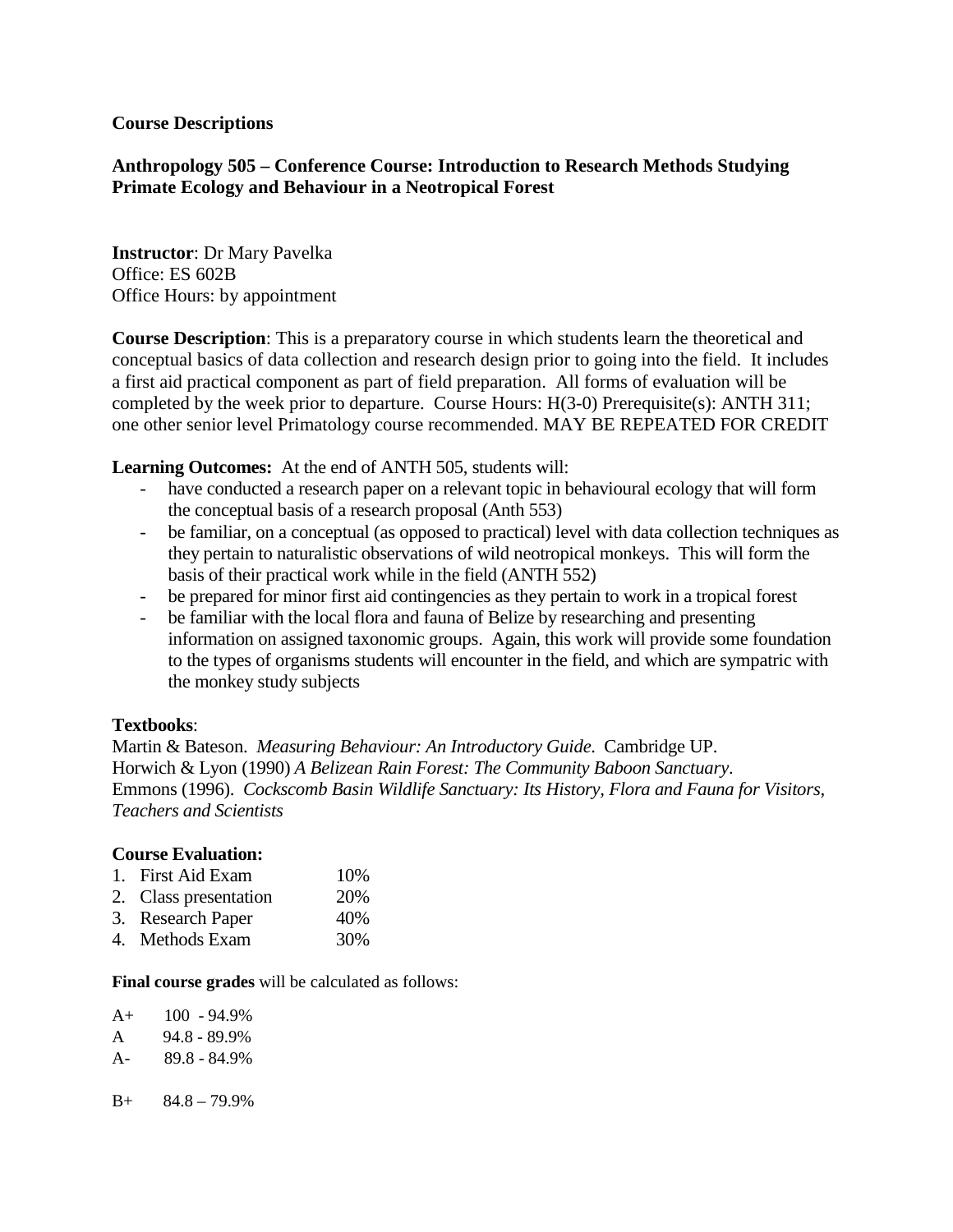| B         | 79.8 - 74.9%    |
|-----------|-----------------|
| $B -$     | $74.8 - 70.9\%$ |
|           |                 |
| $C_{\pm}$ | $70.8 - 66.9%$  |
| C         | $66.8 - 62.9\%$ |
|           |                 |
| C-        | $62.8 - 58.9\%$ |
|           |                 |
|           |                 |

- $D+ 58.8 54.9%$
- $D = 54.8 49.9%$
- F 49.8% and below

# **ACADEMIC ACCOMMODATIONS**

#### <http://www.ucalgary.ca/access/accommodations/policy>

Students needing an Accommodation because of a Disability or medical condition should communicate this need to Student Accessibility Services in accordance with the Procedure for Accommodations for Students with Disabilities

Students needing an Accommodation based on a Protected Ground other than Disability, should communicate this need, preferably in writing, to "(Instructor) (Associate Dean) (Department Head) (other designated person)"

# **ACADEMIC INTEGRITY**

Academic integrity is essential to the pursuit of learning and scholarship in a university, and to ensuring that a degree from the University of Calgary is a strong signal of each student's individual academic achievements. As a result, the University treats cases of cheating and plagiarism very seriously. For detailed information on what constitutes academic misconduct, please refer to the following link:<http://www.ucalgary.ca/pubs/calendar/current/k-2-1.html>

All suspected cases of academic dishonesty will be investigated following procedures outlined in the University Calendar. If you have questions or concerns about what constitutes appropriate academic behavior or appropriate research and citation methods, you are expected to seek out additional information on academic integrity from your instructor or from other institutional resources.

# **TEACHING EVALUATIONS / USRIS (Universal Student Ratings of Instruction)**

At the University of Calgary, feedback provided by students through the Universal Student Ratings of Instruction (USRI) survey provides valuable information to help with evaluating instruction, enhancing learning and teaching, and selecting courses. **Your responses make a difference, please participate!** Website: http://www.ucalgary.ca/usri/

**Writing Across the Curriculum:** Writing skills are not exclusive to English courses and, in fact, should cross all disciplines. The University supports the belief that throughout their University careers, students should be taught how to write well so that when they graduate their writing abilities will be far above the minimal standards required at entrance. Consistent with this belief, students are expected to do a substantial amount of writing in their University courses and, where appropriate, instructors can and may use writing and the grading thereof as a factor in the evaluation of student work. The services provided by the Writing Centre in the Effective Writing Office can be utilized by all undergraduate and graduate students who feel they require further assistance.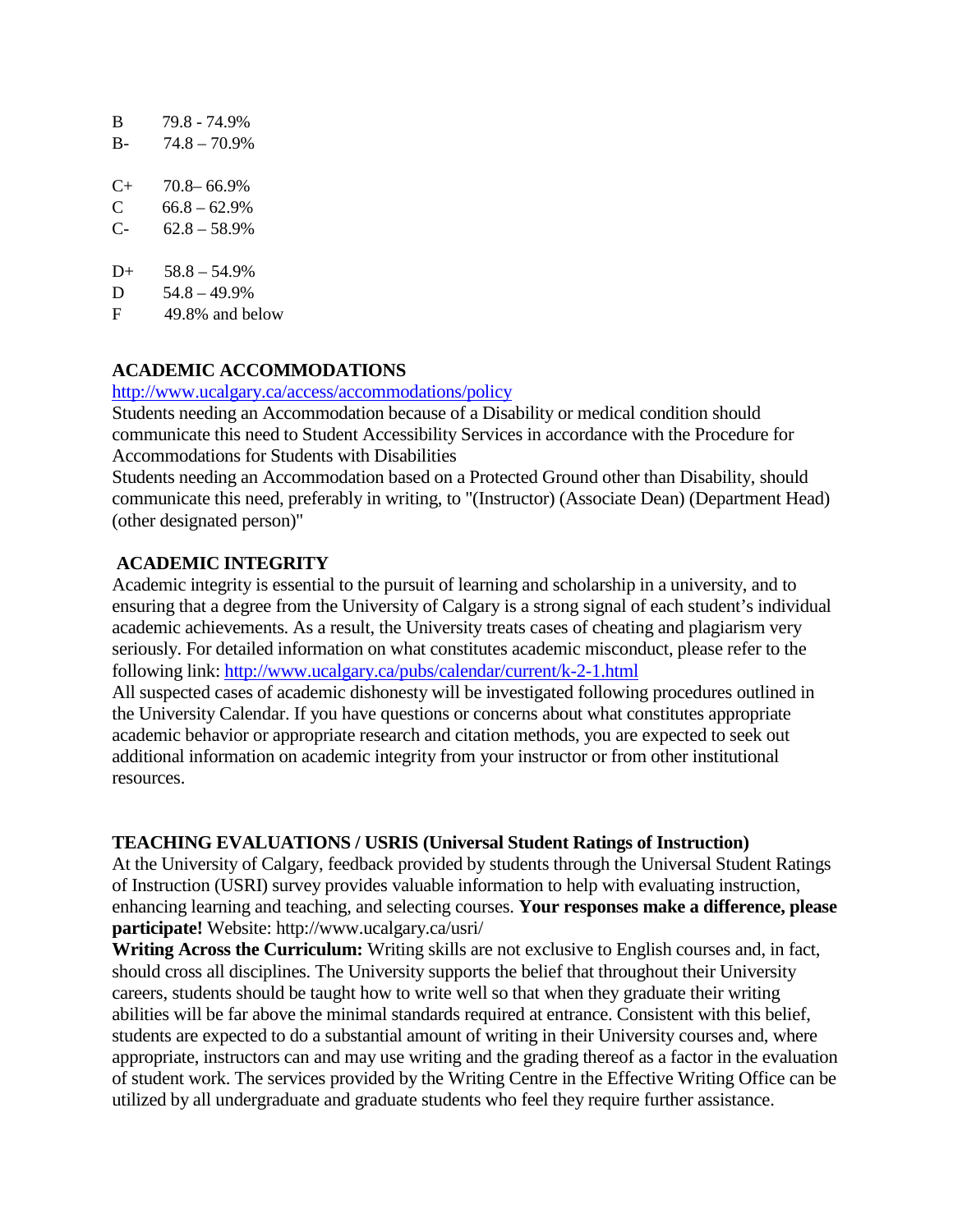## **Writing Across the Curriculum**

Writing skills are not exclusive to English courses and, in fact, should cross all disciplines. The University supports the belief that throughout their University careers, students should be taught how to write well so that when they graduate their writing abilities will be far above the minimal standards required at entrance. Consistent with this belief, students are expected to do a substantial amount of writing in their University courses and, where appropriate, members of faculty can and should use writing and the grading thereof as a factor in the evaluation of student work. The services provided by the Writing Support, part of the Student Success Centre, can be utilized by all undergraduate and graduate students who feel they require further assistance

**Emergency Evacuation Assembly Points**: In the event of an emergency that requires evacuation, please refer to the following link to become familiar with the assembly points for the class: <http://www.ucalgary.ca/emergencyplan/assemblypoints>

# **Freedom of Information and Protection of Privacy Act: Freedom of Information and Protection of Privacy Act**

The University of Calgary is committed to protecting the privacy of individuals who work and study at the University or who otherwise interact with the University in accordance with the standards set out in the Freedom of Information and Protection of Privacy Act. Please refer to the following link for detailed information:<http://www.ucalgary.ca/legalservices/foip> The Department of Anthropology and Archaeology's FOIP (Freedom of Information and Privacy) policy requires all reports/examinations to be returned to students during class time or the instructor's office hours. Any term work not picked up will be placed in the Anthropology and Archaeology Office (ES620) for distribution. Any student not wishing to have their work placed in the office must make alternative arrangements with the course instructor early in the term.

**Safewalk Information:** Campus Security, in partnership with the Students' Union, provides the Safewalk service, 24 hours a day to any location on Campus including the LRT, parking lots, bus zones and University residences. Contact Campus Security at (403) 220-5333 or use a help phone, and Safewalkers or a Campus Security Officer will accompany you to your campus destination.

**Faculty of Arts Program Advising and Student Information Resources:** Have a question, but not sure where to start? Arts Students' Centre

The Faculty of Arts Students' Centre is the overall headquarters for undergraduate programs in the Faculty of Arts. The key objective of this office is to connect students with whatever academic assistance that they require.

In addition to housing the Associate Dean, Undergraduate Programs and Student Affairs and the Associate Dean for Teaching and Learning, the Arts Students' Centre is the specific home to:

- program advising
- the Faculty's Co-operative Education Program
- the Arts and Science Honours Academy
- the Faculty's Interdisciplinary Programs